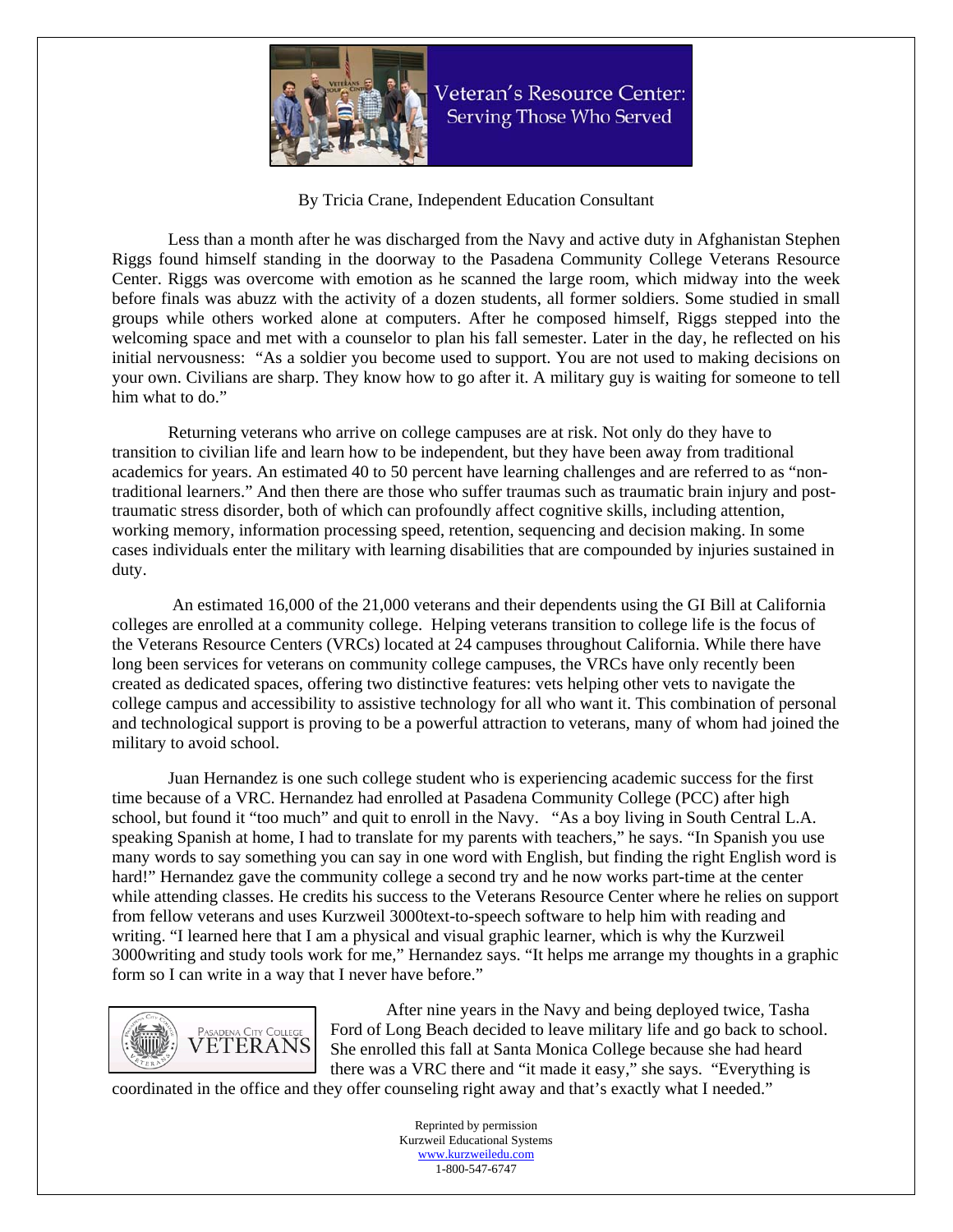Patricia D'Orange-Martin, a counselor at PCC, has collected data during the past academic year that show more than 16,000 recorded "contacts" between her office and veterans at her center. "That number of contacts with veterans is staggering when you note that I work in the VRC only 50% of my time," says D'Orange-Martin, whose husband is a faculty member at the college and a Vietnam veteran. The data also show that the single most frequently cited reason given for visits to the center was "computer use." Computers are available elsewhere on the campus, says the counselor, but the computers at the Pasadena VRC have an added attraction: two are equipped with Inspiration and Kurzweil 3000software.

The popularity of the software offered to vets in the centers does not surprise Myra Lerch, who first encountered Kurzweil 3000in 2008 at a conference dedicated to the educational re-entry of veterans. Trained as a speech pathologist, Lerch immediately saw the utility of the software for her disabled students at Butte College in Oroville, especially those who were veterans and suffered from traumatic brain injury, a population she says benefits from a tool that allows them to scan text and have it read aloud. Lerch became increasingly concerned about "wounded warriors" and wrote a proposal to create a dedicated veterans center at Butte. She found a supporter for her cause in Gaeir Dietrich, Director of the High Tech Center Training Unit (HTCTU) at De Anza College, a training and support facility for faculty

and staff wishing to acquire and improve teaching skills related to assistive computer technology, alternate media creation, and web accessibility. Deitrich shared Lerch's desire to create a network of programs for veterans that combined camaraderie with a focus on academics and wellness.

Once the VRC concept was born Dietrich says "People came out of the woodwork to help us get these centers going because they were for the veterans." Fellow vets provided furniture and computers to furnish centers. At the opening celebrations of VRCs, veterans turned out who had served in



World War II. The outpouring struck Dietrich. "People who work in disability services are not accustomed to this sort of response," she says. "It was and continues to be remarkable."

While there is no direct cost to a college for opening a VRC, each campus must provide the physical space and there is the expectation that each college provides a space that has its own door. Staffing is also expected to include vets. On average 70% of the employees at centers across the state are veterans on work-study with Veterans Administration funding and 30% are support specialists who are already employed by the colleges. For the program to work, Dietrich says, there must also be a willingness by faculty and staff to coordinate services among different departments on each campus, including Veterans Services, Financial Aid, Disabled Student Programs & Services (DSPS), Counseling and the Health Center. Computers are usually provided by the colleges, but the Kurzweil 3000 software was donated during the launch by Cambium Learning Technologies and since then to each center that has come online in the community college system. Kurzweil 3000 has a special discounted price for college students that student veterans can take advantage of. Instead of paying full price, student veterans pay half price.

To use the technology at the center, student veterans are expected to carry a full load of courses and maintain a 2.0 grade point average. Their ability to perform academically is enhanced by the recent addition of a low tech tool called a Learning Profile questionnaire. Myra Lerch developed the questionnaire, which she distributes to students to help them become aware of what she calls "their strongest input modalities." The brief survey asks students to answer questions that connect to four primary processing modalities: visual graphic, visual text, auditory and kinesthetic. The information the survey generates becomes useful to students because once they identify their two strongest modalities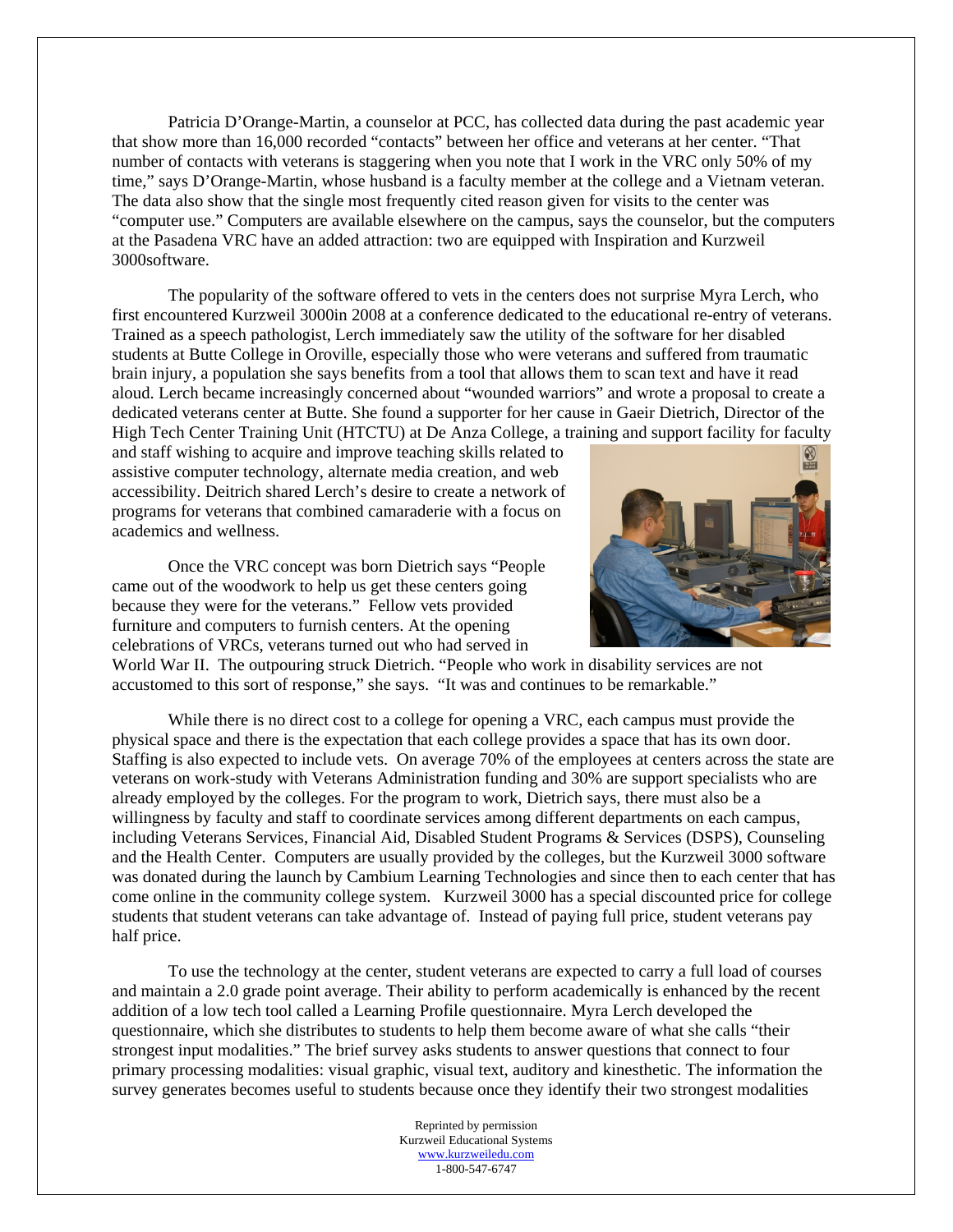they can consider new approaches to studying. According to Lerch, research shows that when individuals use more than one modality in the learning process, they are better able to retain information.

"If I read a chapter of a book I will retain a certain amount," she says. "If, however, I read it and also hear it the way I can using Kurzweil 3000 text-to-speech software, I am using two modalities and my retention of the material will be increased." The software can also be used by students with organizational difficulties to support their writing with brainstorming concept mapping – a visual graphic. "Kurzweil 3000 provides a back door to the writing process with a graphic format," Lerch says. In addition, students with Attention Deficit Disorder can benefit when the reading rate is set at more words per minute than their normal reading rates. This pulls them along and they must exert effort to attend. "It helps them focus," she says.

Berkeley student John Weber is a veteran of the Navy and a VRC success story. When he first enrolled in college Weber says it felt "like being dropped on the moon." He had been discharged from the Navy years earlier and had spent a couple of years working and was frustrated when he was continually laid off because of the weak economy. While he never considered himself much of a student, he enrolled at Grossmount Community College in El Cajon "rather than take another low-paying job with no future." At the community college he met fellow vet and faculty member Carl Fielden, the Coordinator of





the Assistive Technology Center for students with disabilities. Together they wrote the proposal that persuaded the college to give veterans the space they needed to set up a center, prevailing in a fierce competition for the needed space against other student organizations.

 "We built it from the ground up," Weber says. "We had to fight for it. It didn't come easy." Weber became the unofficial 'tech guy' at the center, he says, "because it's key to have a vet do the training because as vets we are taught 'If it isn't yours, don't touch it. And if you haven't been trained, you won't know what to do.' Weber's approach was to casually show the software to fellow vets in the center. "I would say, 'Look, you may like this program. You can mess around with it. Check it out!' Once they saw what Kurzweil 3000 could do for them that sold them immediately." Weber transferred to UC Berkeley this fall and hopes to go on to study law. He recently participated in a conference held by the Office of Civil Rights for educators in the community college system. As a member of a student panel Weber spoke of his hope to eventually run for political office because he believes his experience as a veteran makes him uniquely qualified to help facilitate change.

 Getting accustomed to the independence of civilian life is an enduring challenge for newly returned veterans, says Carl Fielden who says that at the Grossmount vet center he finds himself having to sometimes function like the platoon leader he was while he served in the Army after the Vietnam War. "The idea that the military draws from people who don't like school has been consistent since my time," he says. "They come in and expect us to tell them what courses to take. It takes someone with military experience to understand how to help them transition."

At Santa Monica City College the VRC is up and running, but the space is not yet ideal, says director Linda Sinclair. There is not yet a noticeable veteran presence and at first glance the center seems more suited to a doctor's office. The waiting area is furnished with two rows of facing wooden chairs and a secretary at a desk stops visitors to ask them if they have an appointment. There is no sign of any place for veterans to gather and meet each other informally, although the secretary will show visitors how to